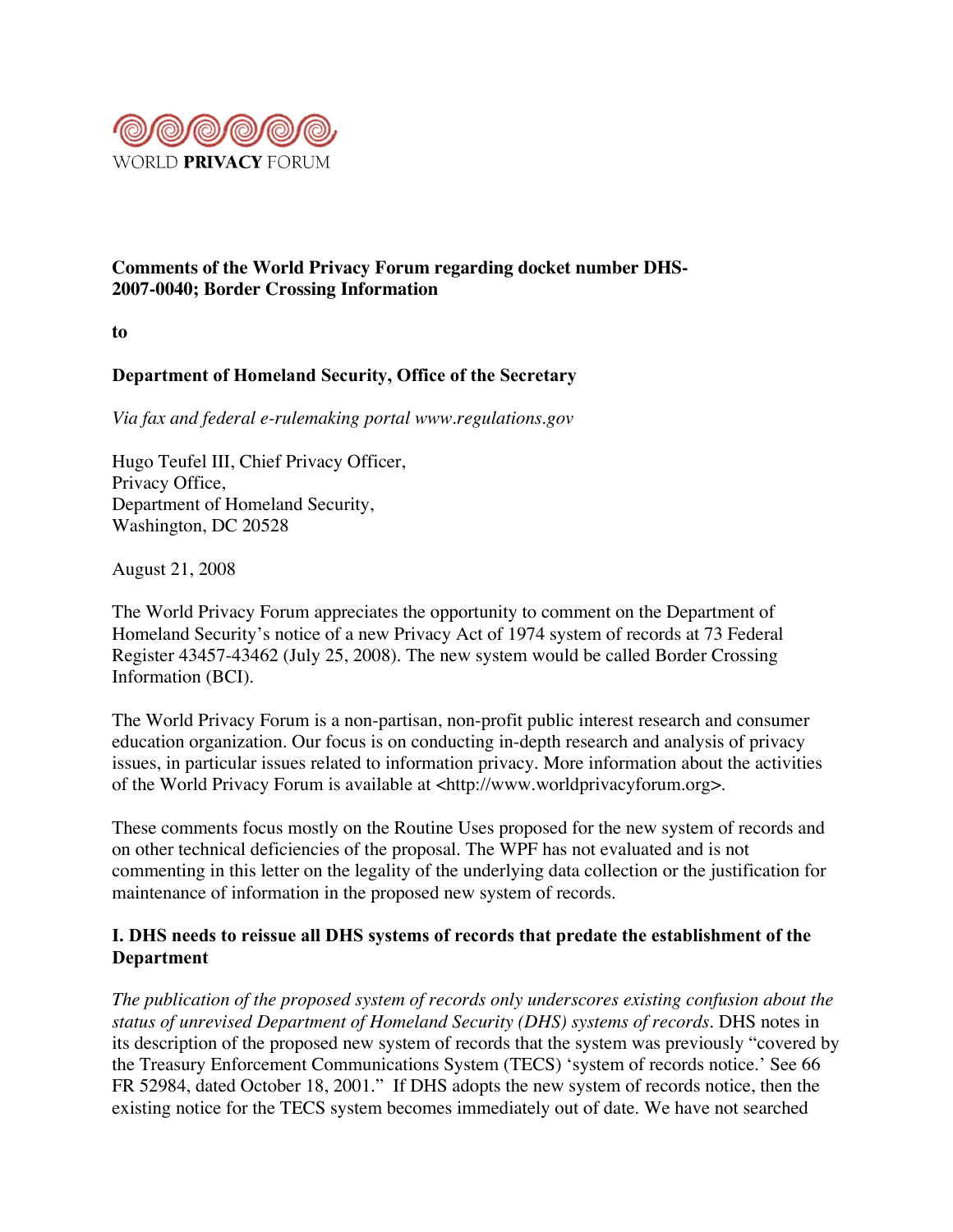exhaustively for a revised notice for the TECS system of records, but we would have expected that DHS (or perhaps the Treasury Department) would have proposed a revised TECS system of records notice concurrently with the proposal for the new system of records. The adoption of the new system of records notice puts some agency that we cannot precisely identify out of compliance with the Privacy Act of 1974 for the TECS system of records.

Of course, since the TECS system has not been republished since 2001, it is already substantially out of date because of changes in the structure of the Customs Service. DHS's continuing lack of compliance with basic Privacy Act of 1974 publication requirements is troubling. Our confusion about who "owns" the TECS system of records only underscores the immediate need for reissuance of all DHS systems of records that predate the establishment of the Department.

## **II. Routine Use A does not meet OMB standards and is inconsistent with Privacy Act requirements**

Routine Use A would allow disclosure: "To appropriate Federal, state, local, tribal, or foreign governmental agencies or multilateral governmental organizations responsible for investigating or prosecuting the violations of, or for enforcing or implementing, a statute, rule, regulation, order, or license, where CBP believes the information would assist enforcement of civil or criminal laws or regulations."

The comparable Routine Use from the TECS system is narrower in a significant way. It would only allow disclosure *where the disclosing agency becomes aware of an indication of a violation or potential violation of civil or criminal law or regulation*. The proposed new Routine Use is both broader and more vague in that it would allow disclosures to merely assist enforcement of any law, civil or criminal. Nothing in the published notice explains or justifies the change in the scope of this routine use.

The Act requires that a Routine Use be "compatible with the purpose" for which the record was collected. It is impossible to determine that a disclosure that would assist virtually any law enforcement agency anywhere in the world to enforce any civil or criminal law meets this standard. The proposed Routine Use A allows disclosures that bear no relationship with the purpose of collection and is therefore overbroad and illegal. We recommend that the proposed Routine Use A be amended to return to the standard in the TECS system. Adopting this routine use as it is currently proposed will result in embarrassing litigation that the Department will lose, perhaps at significant expense to the government.

We suggest that someone at the Department review the existing OMB guidance that contains specific instructions on how to handle these disclosures. The original OMB Privacy Act Guidelines – still in force and still valid – state expressly that an agency can disclose information to a law enforcement agency on its own motion only "when a violation of law is suspected." 40 Federal Register, 28955 (July 9, 1975). The proposed Routine Use A does not meet the OMB standard and is not consistent with the Act's requirements. There is also case law that clearly restrains an agency's ability to disclose records for law enforcement, and the proposed Routine Use is not consistent with that case law.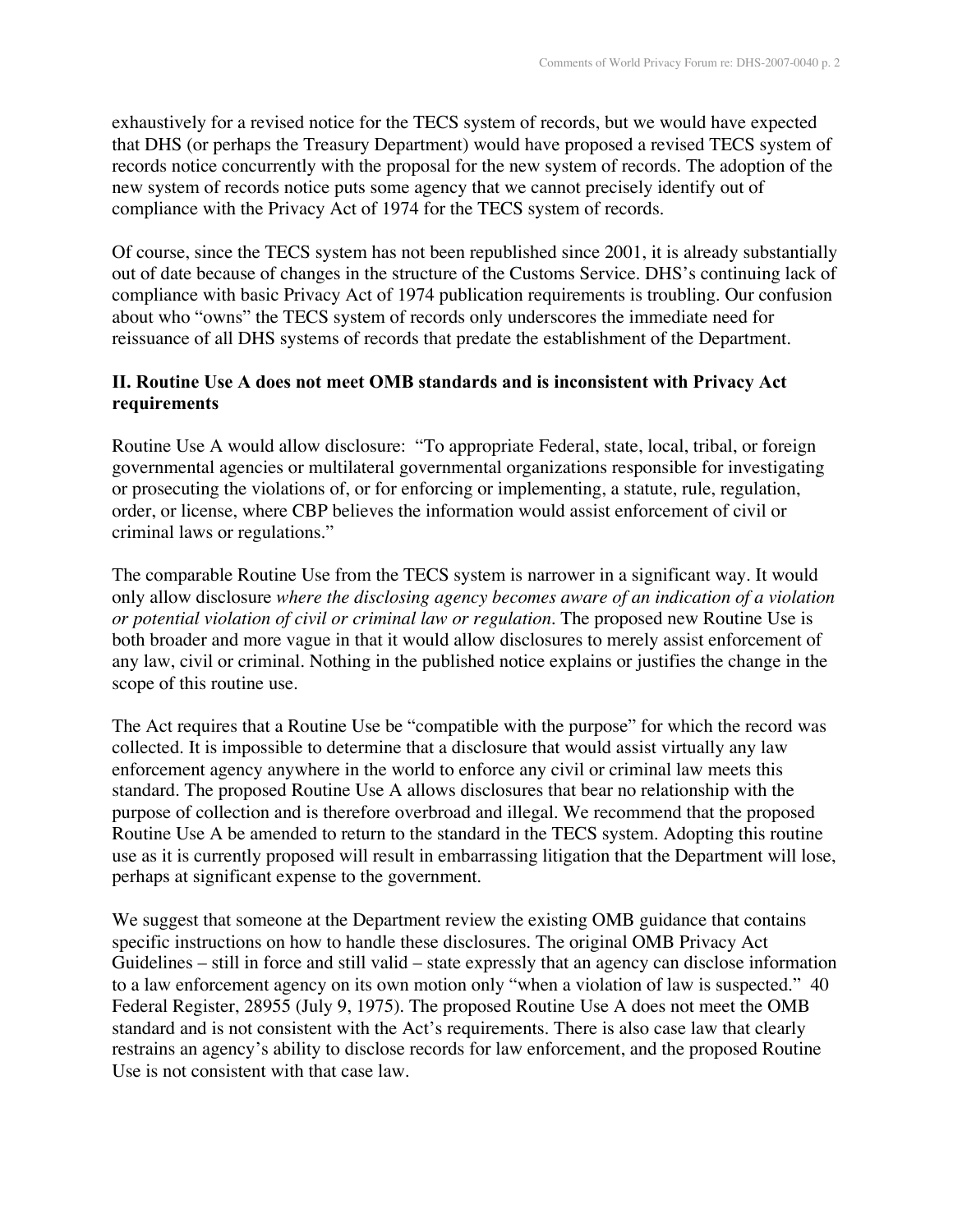### **III. Routine Use B does not comply with OMB guidance or current DOJ policy or practice**

Routine Use B would allow disclosure: "To a court, magistrate, or administrative tribunal in the course of presenting evidence, including disclosures to opposing counsel or witnesses in the course of civil discovery, litigation, or settlement negotiations, or in response to a subpoena, or in connection with criminal proceedings."

Existing OMB guidance contains specific instructions on how to handle these disclosures. In particular, the May 24, 1985 guidance – available at <http://www.defenselink.mil/privacy/pdfdocs/PrivActGuidncUpdate\_05241985.pdf> - describes the proper way to deal with court and discovery disclosures. The currently proposed Routine Use B does not comply with OMB guidance or current Department of Justice policy and practice.

### **IV. Routine Use D is overbroad and unnecessary**

Routine Use D would allow disclosure: "To an agency, organization, or individual for the purposes of performing audit or oversight operations as authorized by law; but only such information as is necessary and relevant to such audit or oversight function."

This Routine Use is so broad as to be meaningless. It would allow, for example, disclosure to any auditor of any agency, corporation, or institution anywhere in the world. The audit need bear no relationship to any activity or function of DHS. The audit need only be *authorized* by law rather than *required* by law. The disclosure need only be assessed in relation to the information's relevancy to the audit or oversight and not to the purpose for which the information was originally collected by DHS. If this Routine Use were limited to audit and oversight operations relevant to DHS or even other federal agencies, it would still be too broad to meet the compatibility requirement of the Act.

As written, Routine Use D authorizes disclosures that bear no relationship to the purpose of the system of records or any function of the federal government. If challenged, there is no chance that this Routine Use would be upheld by a judge. DHS can write a narrower Routine Use that addresses its core interest in auditing and oversight, if it needs one at all, since disclosures to the Department's Inspector General, to the Government Accountability Office, and to the Congress are authorized by the Act without a Routine Use.

### **V. Routine Use E contravenes the Privacy Act and is illegal**

Routine Use E would allow disclosure: "To a Congressional office, for the record of an individual in response to an inquiry from that Congressional office made at the request of the individual to whom the record pertains."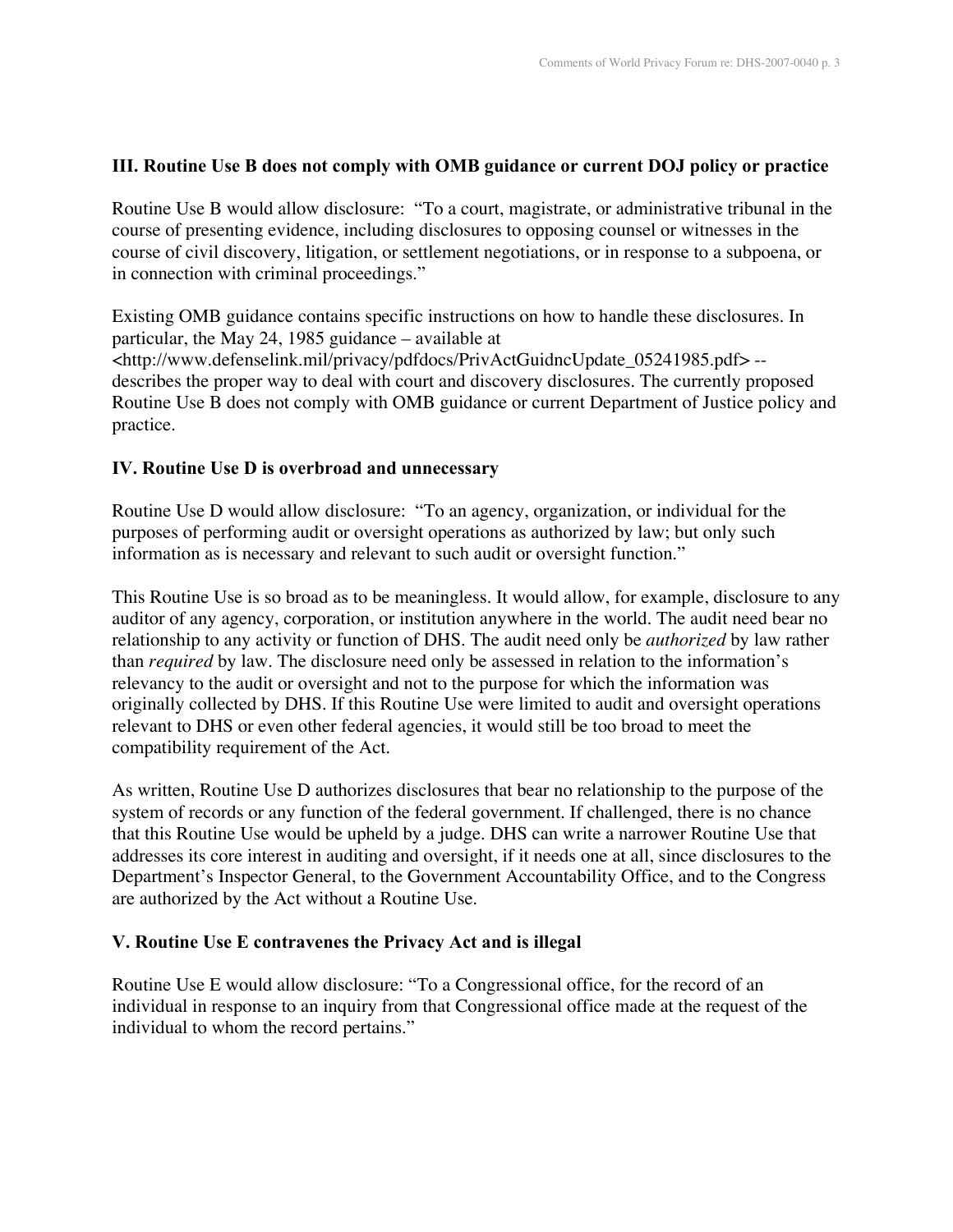The proposed Routine Use E would be greatly improved if it required that the request from the data subject to the congressional office be *in writing*. This change would protect the individual, the congressional office, and DHS.

### **VI. Routine Use G directly contravenes the Privacy Act and is illegal**

Routine Use G would allow disclosure: "To an organization or individual in either the public or private sector, either foreign or domestic, where there is a reason to believe that the recipient is or could become the target of a particular terrorist activity or conspiracy, to the extent the information is relevant to the protection of life or property and disclosure is appropriate to the proper performance of the official duties of the person making the disclosure."

Section (b)(8) of the Privacy Act of 1974 authorizes disclosure in compelling circumstances affecting the health or safety of an individual, and it requires notice to be sent to the last known address of the subject of the record. The proposed Routine Use G *impermissibly duplicates and weakens the statutory condition of disclosure and omits the requirement for notice*. On those grounds, the routine use directly contravenes the Act and is illegal. We recommend that the routine use be dropped entirely.

### **VII. Routine Use J is unnecessary and overbroad**

Routine Use J would allow disclosure: "To an appropriate Federal, state, local, tribal, foreign, or international agency, if the information is relevant and necessary to a requesting agency's decision concerning the hiring or retention of an individual, or issuance of a security clearance, license, contract, grant, or other benefit, or if the information is relevant and necessary to a DHS decision concerning the hiring or retention of an employee, the issuance of a security clearance, the reporting of an investigation of an employee, the letting of a contract, or the issuance of a license, grant or other benefit and when disclosure is appropriate to the proper performance of the official duties of the person making the request."

There is no reason for this proposed Routine Use to cover hiring decisions, contract awards, or security clearance determinations. Disclosures for these purposes should be accomplished with the consent of the data subject. There may be some disclosures allowed by the Routine Use for which consent is not likely to be appropriate. The Routine Use should be narrowed to cover only those disclosures that are not beneficial to the data subject and for which the data subject might not give consent.

Further, we are at a loss to determine how DHS can possibly assess whether information is *necessary for* a decision by a requesting agency.

### **VIII. Routine Use K is either unnecessary and/or may even be too narrow**

Routine Use K would allow disclosure: "To appropriate Federal, state, local, tribal, or foreign governmental agencies or multilateral governmental organizations, for purposes of assisting such agencies or organizations in preventing exposure to or transmission of a communicable or quarantinable disease or for combating other significant public health threats."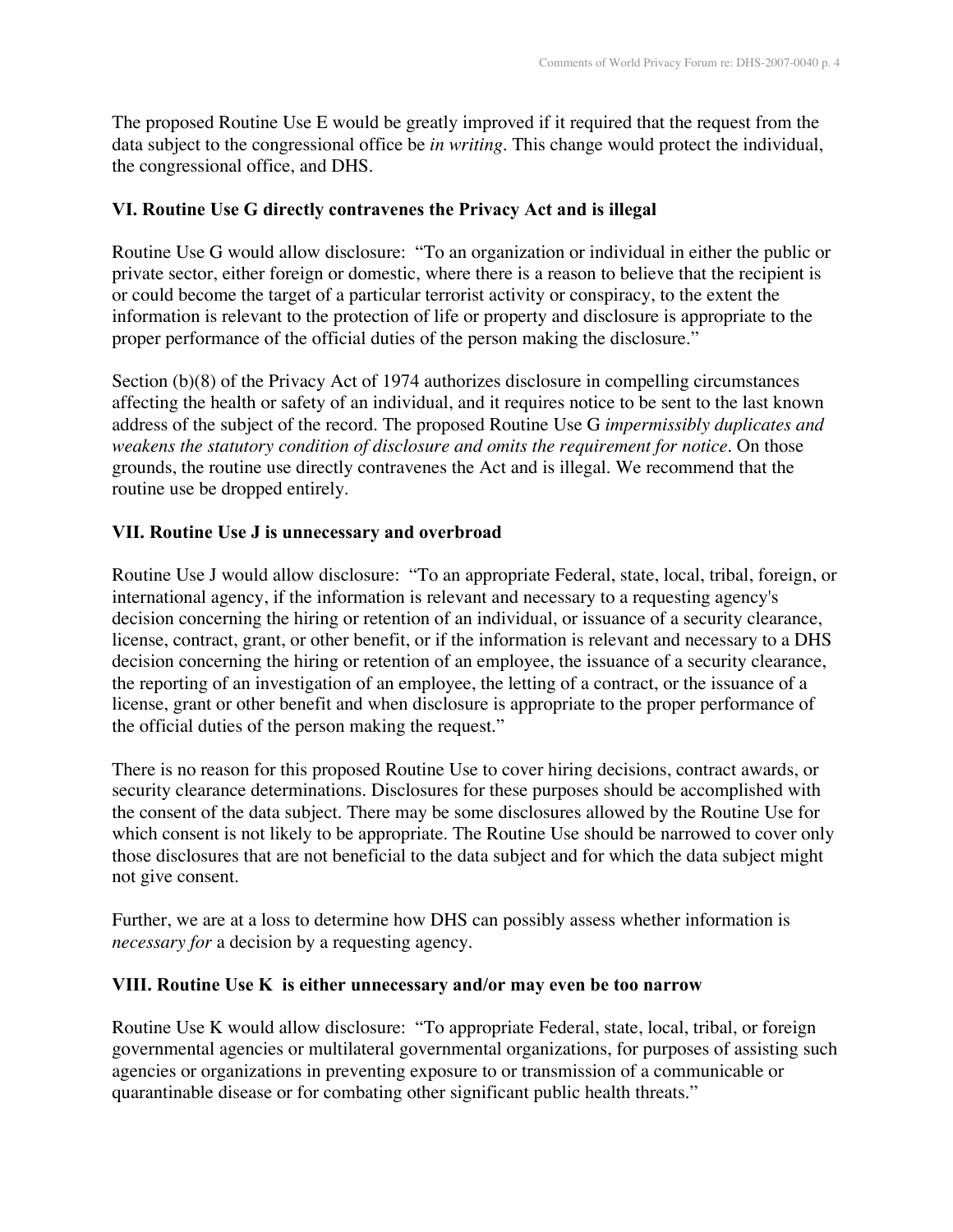These disclosures are appropriate, but only in accordance with the standards and procedures in subsection (b)(8) of the Act covering compelling circumstance affecting health or safety. We also note that (b)(8) allows for disclosures to persons other than government agencies, and this broader range of possible disclosure may be entirely appropriate in the case of communicable diseases.We suggest that the Routine Use be dropped.

### **IX. Routine Use M is standardless and meaningless**

Routine Use M would allow disclosure: "To appropriate Federal, state, local, tribal, or foreign governmental agencies or multilateral governmental organizations, under the terms of a memorandum of understanding or agreement, where CBP is aware of a need to utilize relevant data for purposes of testing new technology and systems designed to enhance border security or identify other violations of law."

This proposed Routine Use is objectionable because there is no reason for the use of identifiable data about real persons in testing. Further, the standard is so vague as to be meaningless. CPB need only be *aware of a need* for the data.

The standard does not even call for any finding or determination by any accountable official at CPB. If a GS-2 employee reads a statement by an anonymous person on a blog on the Internet, that might be enough to meet the standard and allow a disclosure. We would prefer to see the Routine Use dropped altogether, but at a minimum a stronger standard would help considerably. For example, we suggest a standard like this: "Where an Assistant Secretary at CPB determines that there is a reasonable need to utilize…." It would also be appropriate for all disclosures under this Routine Use be contingent on guarantees for security of the data and on a complete prohibition on further use and disclosure.

### **X. Routine Use N needs to be significantly narrowed**

Routine Use N would allow disclosure: "To appropriate agencies, entities, and persons when (1) It is suspected or confirmed that the security or confidentiality of information in the system of records has been compromised; (2) the Department has determined that as a result of the suspected or confirmed compromise there is a risk of harm to economic or property interests, identity theft or fraud, harm to the security or integrity of this system or other systems or programs (whether maintained by CBP or another agency or entity), or harm to the individual that rely upon the compromised information; and (3) the disclosure is made to such agencies, entities, and persons who are reasonably necessary to assist in connection with the CBP's efforts to respond to the suspected or confirmed compromise and prevent, minimize, or remedy such harm."

We are at a loss to understand why information in this system is so sensitive that it requires an exemption from the Privacy Act of 1974, yet the Department proposes to authorize the disclosure of all of the information in the system to virtually anyone in the world in the event of a security breach. We would much prefer a narrower routine use for this purpose. We filed extensive comments on a similar routine use proposed by the Department of Justice. Our comments can be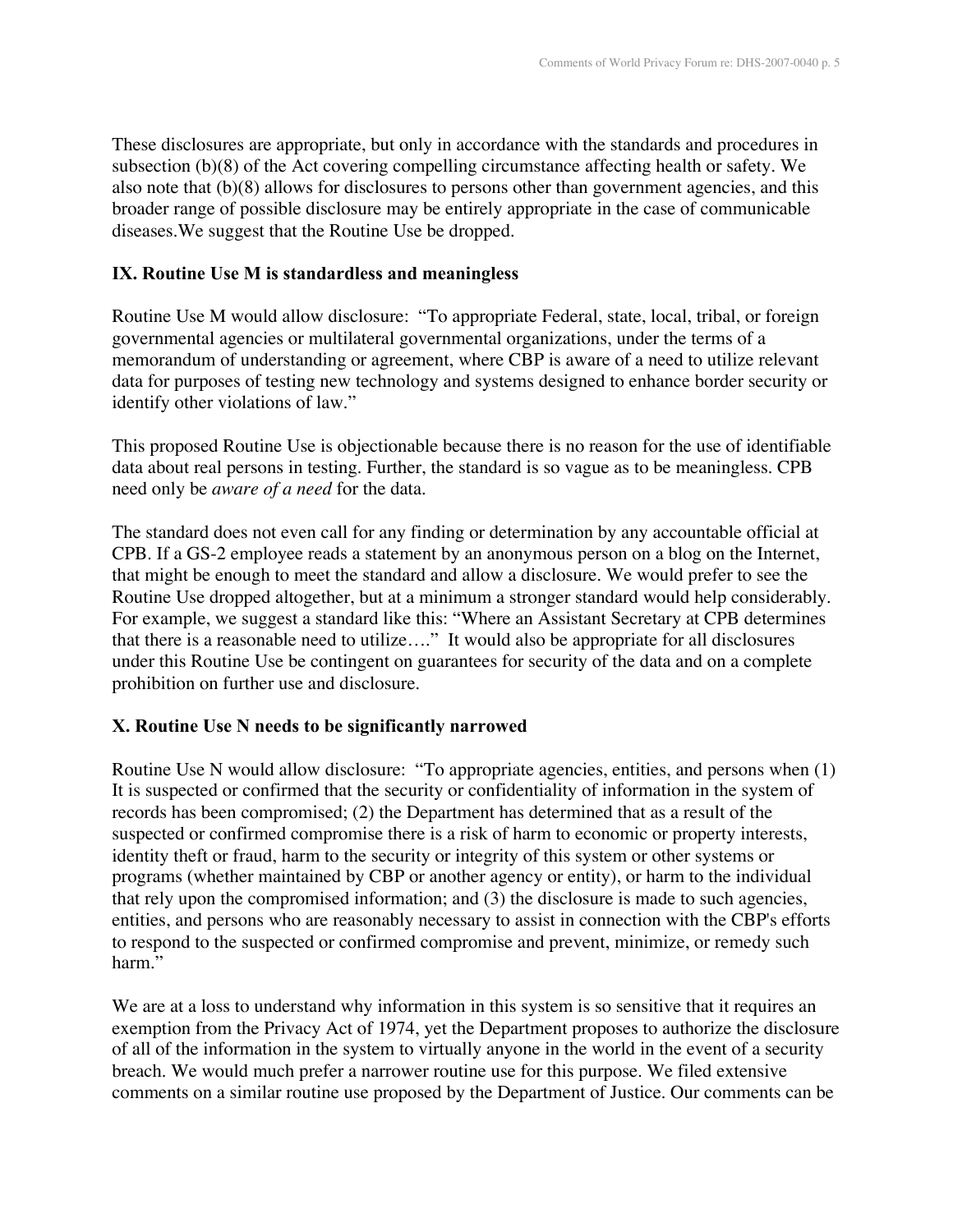found at <http://www.worldprivacyforum.org/pdf/DOJ\_RU\_11172006fs.pdf>, and we incorporate those comments here by reference.

### **XI. Routine Use O is vague and entirely inappropriate**

Routine Use O would allow disclosure: "To the news media and the public and as appropriate, when there exists a legitimate public interest in the disclosure of the information or when disclosure is necessary to preserve confidence in the integrity of or is necessary to demonstrate the accountability of officers, employees, or individuals covered by the system, except to the extent it is determined that release of the specific information in the context of a particular case would constitute an unwarranted invasion of personal privacy."

We repeat the previous comment. Why is this system exempt if it includes a Routine Use that allows the Department to release the entire database in a press release?

The standards in the Routine Use are a mess. The standard of *legitimate public interest* is too vague to meet the standard of the Act. The standards of *necessary to preserve confidence* and *necessary to demonstrate the accountability* are virtually impossible to meet. We would actually be happy if DHS kept those standards because they would provide useful grounds for any data subject who decided to litigate over a disclosure made under this proposed Routine Use.

We would object further, but the final clause swallows the entire Routine Use. The Department would surely refuse to disclose any identifiable element in the system if requested under the Freedom of Information Act on grounds of unwarranted invasion of personal privacy. Nothing that the Department would care to say in its own defense would overcome the privacy standard in the FOIA. However, if it disclosed personal information under the standard in the Routine Use, the Department would expose all the records to disclosure under the FOIA.

The transparent purpose of the Routine Use is to let the Department use any information in the system to defend itself if criticized. This is totally inappropriate. The presence of the Routine Use only serves to show the disingenuousness of the Department in seeking to reserve the right to override privacy interests to protect itself from criticism. If criticism could justify disclosure of Privacy Act records, then many of DHS's records would already be in the public domain. The Department can and does defend itself without disclosing the identifiable information of individual travelers. We suggest that the Department drop this Routine Use altogether.

## **XII. Conclusion**

The overbroad, vague, and in some cases illegal Routine Uses included in this SORN are troubling, as is the lack of compliance with existing OMB guidance. We offer these comments respectfully, but we underscore our conclusion that some of the Routine Uses are legally unacceptable and seemingly drafted without regard to applicable standards and judicial findings. We urge the Department to thoroughly reassess the Routine Uses discussed in these comments.

Thank you for the opportunity to offer comments.